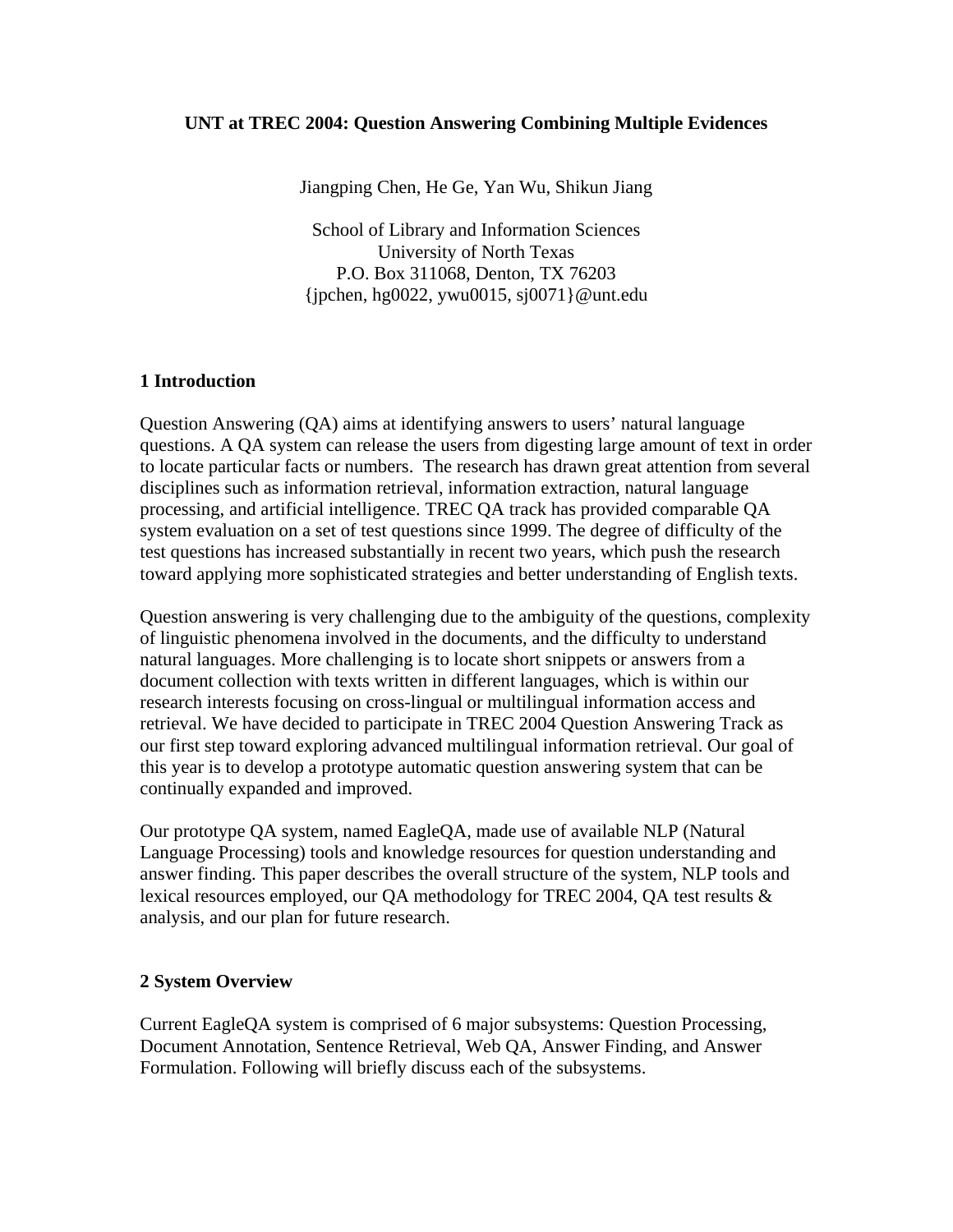### *2.1 Question Processing*

Question Processing subsystem accepts users' questions and performs several processing including linguistic analysis, keyword identification and expansion, and answer type identification. Linguistic analysis performs part-of-speech tagging and phrase bracketing on original questions. Keyword identification and expansion first extracts important words or phrases from the annotated question. A word or a phrase is regarded as important if it's not included in the stopword list of the system. The stopword list was generated manually by identifying words that occur frequently in previous TREC questions. Next, for each extracted noun and verb, its synonyms and derivation forms were identified based on WordNet 2.0 [\(www.princeton.edu\)](http://www.princeton.edu/). Those terms are added to the keyword list. Answer type identification is another important procedure in Query Processing. We developed a simple ontology for QA purpose. 16 top level categories were identified from previous TREC questions. Sample categories include ANIMAL, CODE, CURRENCY, LOCATION, NUMBER, ORGANIZATION, and PERSON.

### *2.2 Document Annotation*

This year we didn't carry out our own IR experiments to find relevant documents for test questions. Instead, we used the ranked document list provided by NIST. We plan to use Lemur ([http://www-2.cs.cmu.edu/~lemur/\)](http://www-2.cs.cmu.edu/~lemur/) as the search engine for QA in the future.

Our Document Annotation subsystem combines document annotation results from two NLP systems: LingPipe ([http://www.alias-i.com/lingpipe/\)](http://www.alias-i.com/lingpipe/) and Minipar (Lin, 1994). LingPipe is used first to detect sentence boundaries, the identified sentences are sent to Minipar for part-of-speech tagging and named entity categorization. LingPipe can also perform named entity categorization and co-reference annotation. At last, we integrate the results of annotations from the two systems using an XML format. Figure 1 shows an example of the combined annotated text. The categorization results from LingPipe are identified after '*ling\_type* =' in the xml brackets, while those from Minipar are labeled after '*mini\_cat=*'.

```
\lesent id="19"> <TOK id="1" pos="U">Last</TOK> 
  <TOK id="2" pos="N">week</TOK> 
  <TOK id="3" pos="U">,</TOK> 
  <TOK id="4" pos="DET">the</TOK> 
  <TOK id="5" pos="N">literature</TOK> 
  <TOK id="6" pos="N">prize</TOK> 
  <TOK id="7" pos="V" base="go" subj="prize:TOK_6">went</TOK> 
  <TOK id="8" pos="PREP">to</TOK> 
  <TOK id="9" pos="N" mini_cat="LANG">Portuguese</TOK> 
  <TOK id="10" pos="N">novelist</TOK> 
<NP id ="1" mini_cat="PERSON" ling_type="PERSON"> 
  <TOK id="11" pos="U">Jose</TOK> 
  <TOK id="12" pos="N" mini_cat="PERSON">Saramago</TOK> 
</NP>\langleTOK id="13" pos="U">.\langleTOK>
</sent>
```
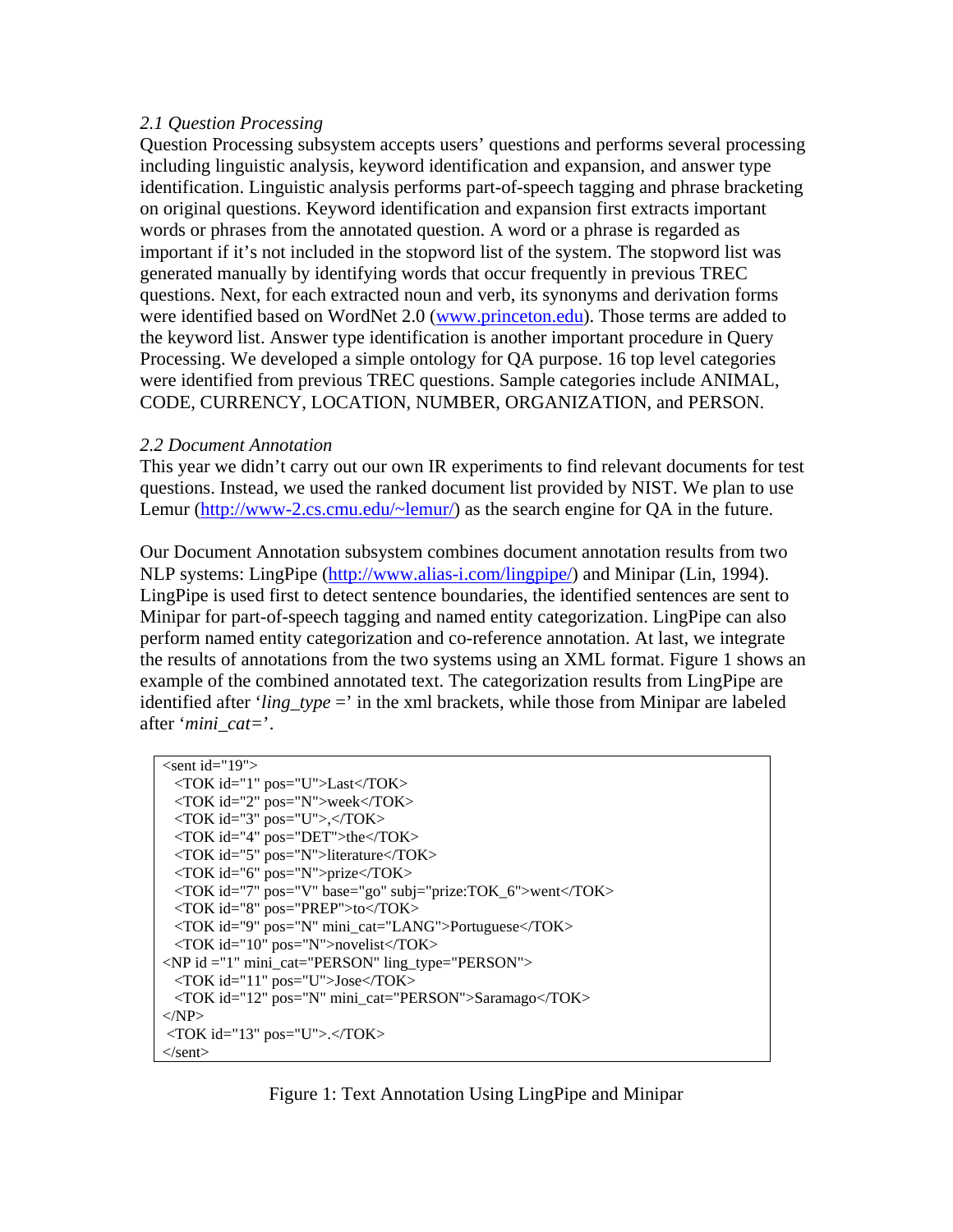### *2.3 Sentence Retrieval*

The Sentence Retrieval subsystem identifies a certain number of non-duplicate sentences (500 sentences maximum for this year) from the annotated documents as sentence candidates which may contain an answer to each test question. The keyword lists and answer type information obtained in Question Processing are utilized to find matched sentences for each factoid and list question. For questions labeled other, the sentence retrieval subsystem returns the sentences that match the target as answer candidates.

## *2.4 Web QA*

The Internet is a huge and unique knowledge base. Our Web QA subsystem attempts to make use of this knowledge resource by submitting the original test questions to *[Google.](http://www.google.com/)*  The short summaries returned by Google are annotated and analyzed. A list of answer candidates that match the answer type of each question is then identified. Their frequency information is also kept as a factor for ranking the candidate by the Answer Finding subsystem.

### *2.5 Answer Finding*

Answer Finding subsystem applies multiple evidences to find answers for factoid and list test questions. Factors that are taken into account when ranking an answer candidate include: 1) answer type; 2) weight of the sentence; 3) distance to keywords in the same sentence; and 4) whether it is a candidate returned by Web QA

### *2.6 Answer formulation*

Finally, the system combines the answers for different types of questions such as factoid, list, and other questions. The duplicate answers are filtered out from the list of answers to other questions. An answer file is formulated at the end of this stage for submission.

Figure 2 outlined the current architecture of our EagleQA system for TREC 2004.

## **3 NLP tools and Knowledge Resources**

As mentioned in the introduction, we chose to make use of freely available NLP tools and knowledge resource and to integrate them into our QA system. Following describes the NLP tools and knowledge resource employed by the different subsystems of EagleQA to process test questions or documents.

### *3.1 LingPipe (<http://www.alias-i.com/lingpipe/>)*

LingPipe, an open source NLP software, is developed by Alias-I, Incorporated (http://www.alias-i.com/). LingPipe is regarded as "a suite of Java tools designed to perform linguistic analysis on natural language data." LingPipe provides linguistic analysis functions such as sentence boundary detection, named entity detection for person, organization, and location, and within-document co-reference resolution. Evaluation of LingPipe system performance for various tasks can be found at [http://www.alias-i.com/lingpipe/benchmarks.html.](http://www.alias-i.com/lingpipe/benchmarks.html)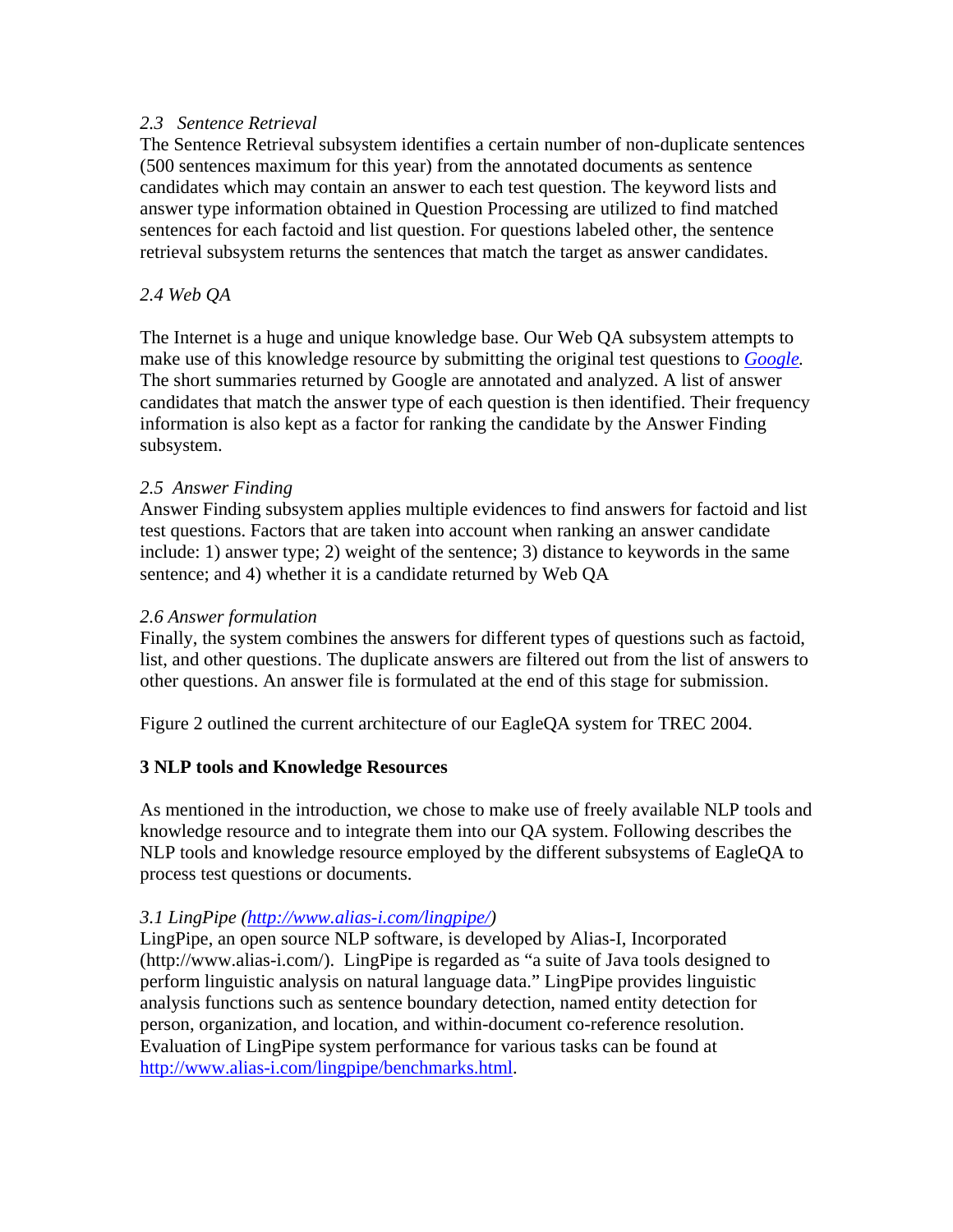

Figure 2. EagleQA Architecture

## *3.2 Minipar [\(http://www.cs.ualberta.ca/~lindek/minipar.htm](http://www.cs.ualberta.ca/~lindek/minipar.htm))*

MINIPAR, an efficient parser for English developed by Dr. Dekang Lin (1994), provides NLP functions such as part-of-speech tagging, phrase bracketing, and named entity categorization. An executive version can be downloaded from Dr. Lin's website. Minipar was used by our system in combination with LingPipe and WordNet to annotate questions and documents.

## *3.3 WordNet [\(http://www.cogsci.princeton.edu/~wn/\)](http://www.cogsci.princeton.edu/~wn/) and Related Tools*

WordNet (Miller, 1990) is the well-known English ontology freely available on the Web and covers the vast majority of nouns, verbs, adjectives, and adverbs from the English language. It has been widely used in many NLP applications and other QA systems (Harabagiu, et al., 2003).

In addition to the WordNet database itself, we made use of a Perl interface to WordNet: WordNet::QueryData developed by Jason Rennie

([http://people.csail.mit.edu/u/j/jrennie/public\\_html/WordNet/](http://people.csail.mit.edu/u/j/jrennie/public_html/WordNet/)). It allows the user direct access to the full WordNet semantic lexicon. For example, you can query synonyms, hyponyms, the gloss of a particular sense, and derived forms of a word.

## *3.4 Google [\(www.google.com\)](http://www.google.com/)*

As many other QA systems, we used Google.com to search for answers on the Internet. The Web QA subsystem submits the original questions to Google for short summaries from which we identify a list of possible answer candidates. The test results showed that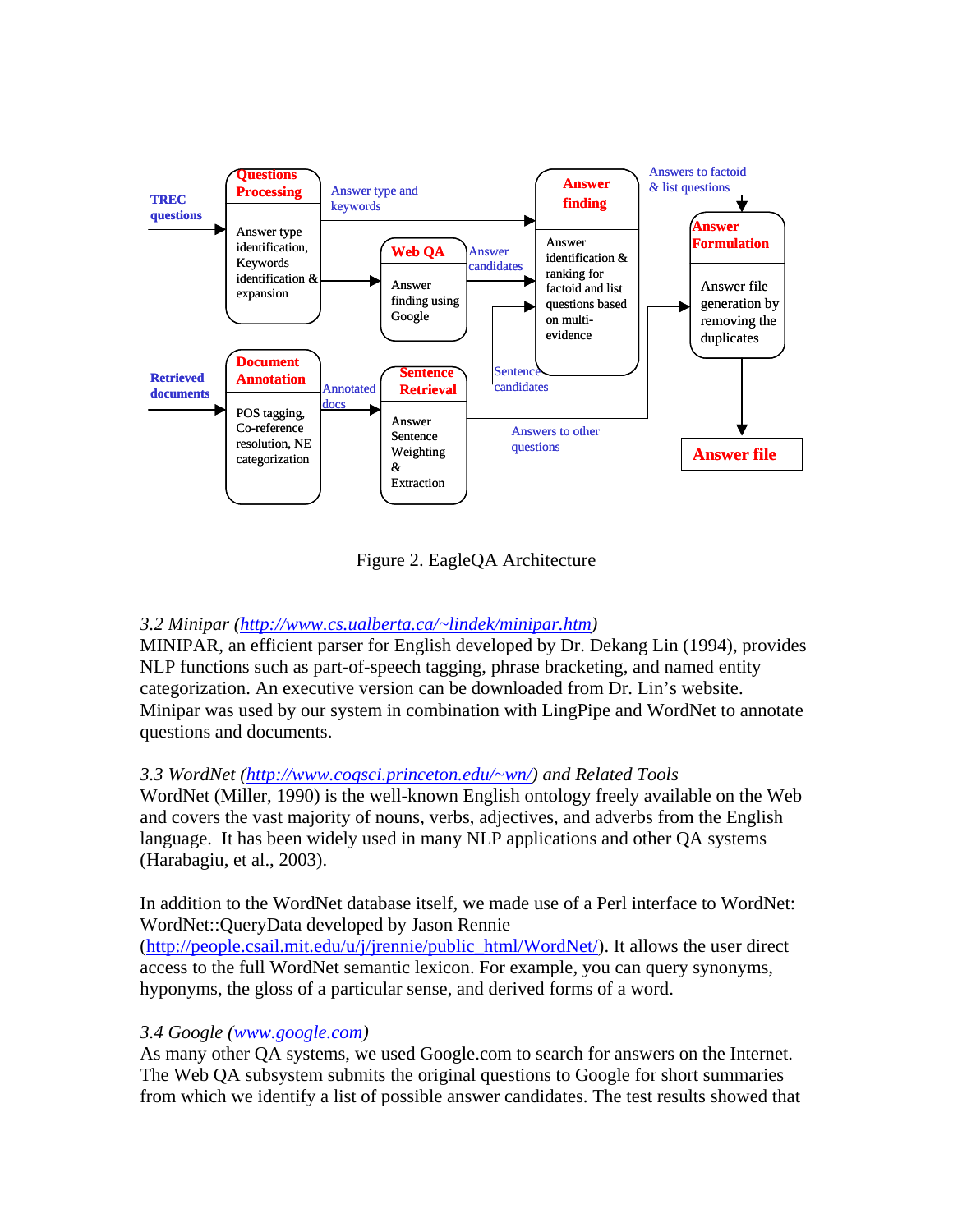our approach was too naïve and the performance was not satisfactory. Further analysis will be conducted to improve the strategies of identifying and ranking answer candidates from the search results.

## **4 QA Methodology for 2004**

We basically employed similar strategy to factoid questions and list questions except that a threshold was applied to list questions in order to determine the number of answers that should be returned. The threshold was predetermined based on experiments using last year's test questions. Other questions are quite different from factoid questions. Therefore we used a different approach to answer them.

## *4.1 factoid questions and list questions*

As depicted by figure 2, factoid questions and list questions were handled following the procedures of question processing, document annotation, sentence retrieval, Web QA, answer finding, and answer formulation. Following we will describe more specifically approaches for some of the subsystems, such as question processing, sentence retrieval, and answer finding.

For question processing, EagleQA first performed a shallow co-reference resolution to replace pronouns in questions with the actual targets. For example, in question 4.5 "*Which was the first movie that he was in?*" "*he*" was replaced by the target "*James Dean*". Then we used Minipar to tag each question and WordNet to expand nouns and verbs in the question, as described in 2.1. Final result for each question included the answer type and a list of keywords with expansions if any. For example,

Question: *Which was the first movie that James Dean was in?* Answer type: movie Keywords: *movie(synonym: movie, film, picture, moving picture, moving-picture show, motion picture, motion-picture show, picture show, pic, flick) / James Dean /* 

After annotating the retrieved documents using LingPipe and Minipar, we employed a simple strategy to find sentences that may contain the answers. Two factors were considered for ranking the sentences: number of question keywords occurred in the sentence, and whether the sentence contains the same answer type as the question. Higher weights were assigned to sentences that contain more keywords and named entities that are annotated the same as the answer type of the question.

At the answer finding stage, we first attempted to identify possible answer candidates. Named entities annotated by LingPipe and Minipar were identified as answer candidates if their categories are the same as those of the question. However, the document annotation using LingPipe and Minipar can only identify named entities in certain categories, such as *person*, *country*, *location*, *city*, *money*, *number*, and *organization*. Many questions ask about names in other categories, or cannot be answered using entitybased strategy. We therefore developed following additional strategies for answer candidate identification: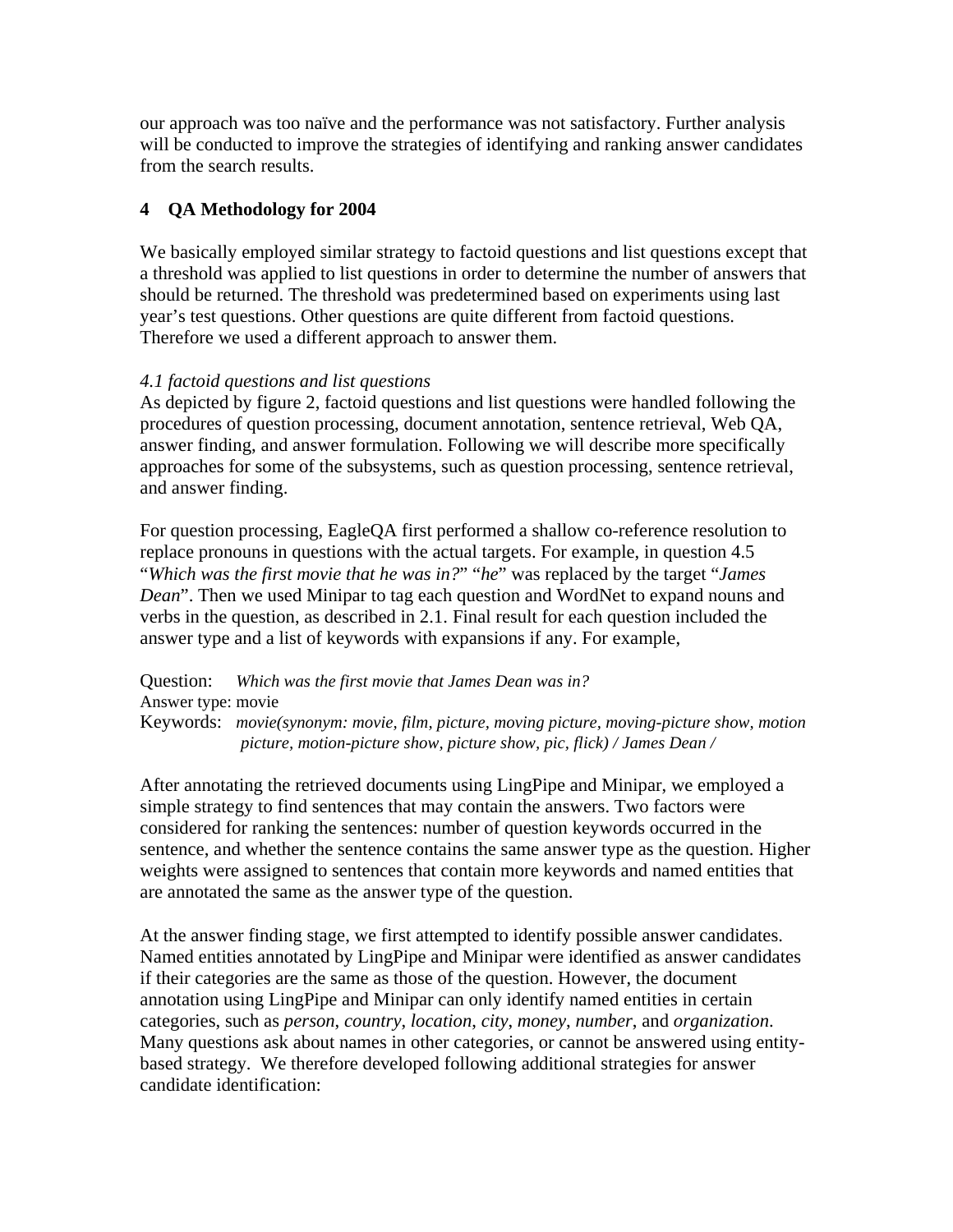- WordNet hypernyms. For those questions asking about certain categories such as *animal*, *disease*, *plant* and *color*, we evaluated each noun or noun phrase in the sentence using knowledge about hypernym relationship in WordNet. For example, question "*What is their gang color?*" the answer type is *color*. For each noun in a candidate sentence, we used WordNet to check whether 'color' is one of its hypernyms. If conformed, the word or phrase was regarded as an answer candidate.
- Name lists. Some frequently asked questions, such as "*Who was the 23<sup>rd</sup> president of the United States?*" can be easily answered if a list of US presidents has been stored in the system. We therefore manually developed about thirty short lists to store names about US presidents, NBA teams, candy brands, state nicknames, and newspaper agencies. If a noun or noun phrase matched one of the names in an appropriate list, it was regarded as an answer candidate. The criterion to choose the appropriate list depended on the degree of match between keywords of the question and the title of the list.
- Additional named entity patterns. In order to compensate for the incomplete document annotation, we developed a pattern set to identify names or titles of a book, a move, a poem, and a song. Also included are patterns to identify terms or phrases regarding speed, temperature, and age.
- Answer patterns. Some questions are difficult to apply entity-based strategy. For instance, question "*How did James Dean die?*" is ambiguous with regard to the answer type. We therefore developed simple patterns for answering such questions. These patterns were derived from the answers to the similar test questions of 2003.

Once the answer candidates were identified, the next step was to rank them in order to determine the final answer. The ranking strategy depended on following three evidences:

- The weighting score of the answer sentence obtained in Sentence Retrieval subsystem. This score is determined by two factors: number of question keywords and answer type presence if applicable, as discussed above.
- The weighting score of the answer candidates. Candidates obtained through different strategies outlined above might be assigned a different weighting score. For example, answer candidates obtained from document annotation had a higher score than those from additional named entity patterns.
- Web QA. If an answer candidate was also returned by the Web QA subsystem, it received a higher ranking.

A formula considering the above factors was used to calculate the final score for each candidate. The parameters in the formula were trained using a small number of test questions of last year.

### *4.2 Other questions*

The other questions were previous definition questions. Other questions require QA systems to provide information about the targets in addition to answers to the factoid and list questions for the same targets. The usual ways to answer definition questions include developing heuristic linguistic patterns to find matched sentence segments (Hildebrandt, Katz, & Lin, 2004). Due to the time constraints, we were unable to develop training material and heuristic patterns for other questions. We instead employed a simple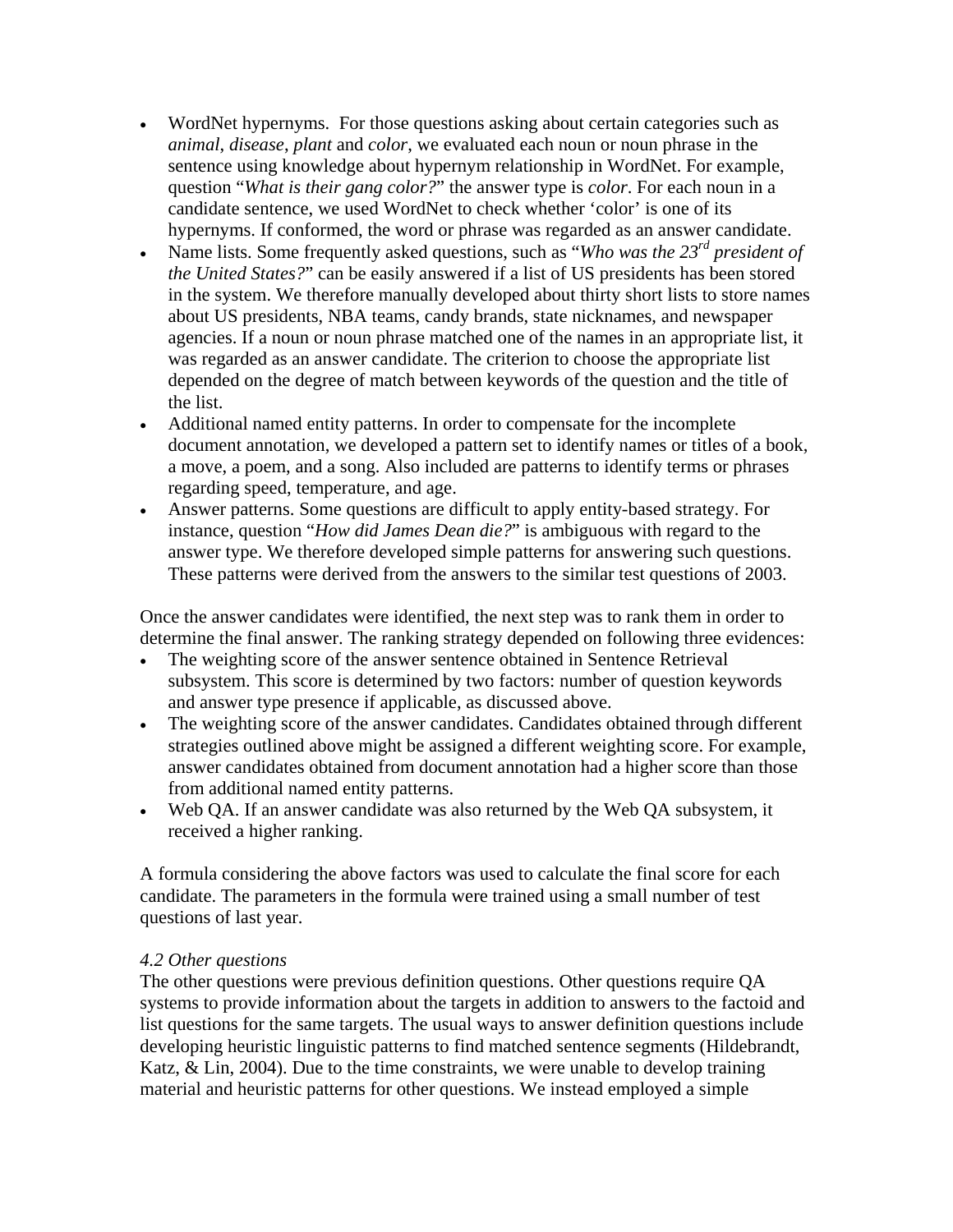strategy: just return the whole sentences which include more than 50% of the words in the targets. In ranking candidate sentences, higher scores were given to sentences which include the whole targets as phrases. This simple strategy sacrifices precision based on current performance measures.

## **5 Results & Analysis**

We submitted three runs, namely UNTQA04M1, UNTQA04M2, and UNTQA04M3. Their scores are listed in Table 1. The three runs applied the same program for other questions. The difference between UNTQA04M1 and UNTQA04M2 was that UNTQA04M2 took into account Web QA or Google results for weighting the answer candidates, but UNTQA04M1 didn't. The difference between UNTQA04M1 and UNTQA04M3 was the different post processing for other questions. UNTQA04M1 returned non-duplicate answers for each other question. Non-duplicate means if an answer sentence had returned an answer for factoid or list questions for the same target, it was removed from the answer list for the other question. UNTQA04M3 didn't perform this process of removing duplicate answers. The results showed that the process produced no effect on system performance.

| Run       | Factoid   | List           | Other       | <b>Final Score</b> |
|-----------|-----------|----------------|-------------|--------------------|
|           | (Accuracy | (Average $F$ ) | Average $F$ |                    |
| UNTQA04M1 | 0.187     | 0.128          | 0.305       | 0.202              |
| UNTQA04M2 | 0.196     | 0.123          | 0.305       | 0.205              |
| UNTQA04M3 | 0.187     | 0.127          | 0.307       | 0.202              |
| median    | 0.170     | 0.094          | 0.184       |                    |

Table 1. Official Results

Run UNTQA04M2 did slightly better than the other two runs, mainly because of the use of Google results. Event though the three runs were all above the median, there is big room for further improvement.

We are still in the process of analyzing our QA results. The analysis aims at discovering the weakest point of the system so that we can take it as the start point for future development.

# **6 Future Research**

Our QA system is still at a very early development stage. Some of the subsystems had not been fully tested before the TREC experiments due to time constraints. We will continue our effort to develop and evaluate the system.

We plan to use Lemur (<http://www-2.cs.cmu.edu/~lemur/>) as our search engine for document retrieval for QA. Based on our testing using 2003 questions, Lemur could retrieve more relevant documents than NIST search engine.